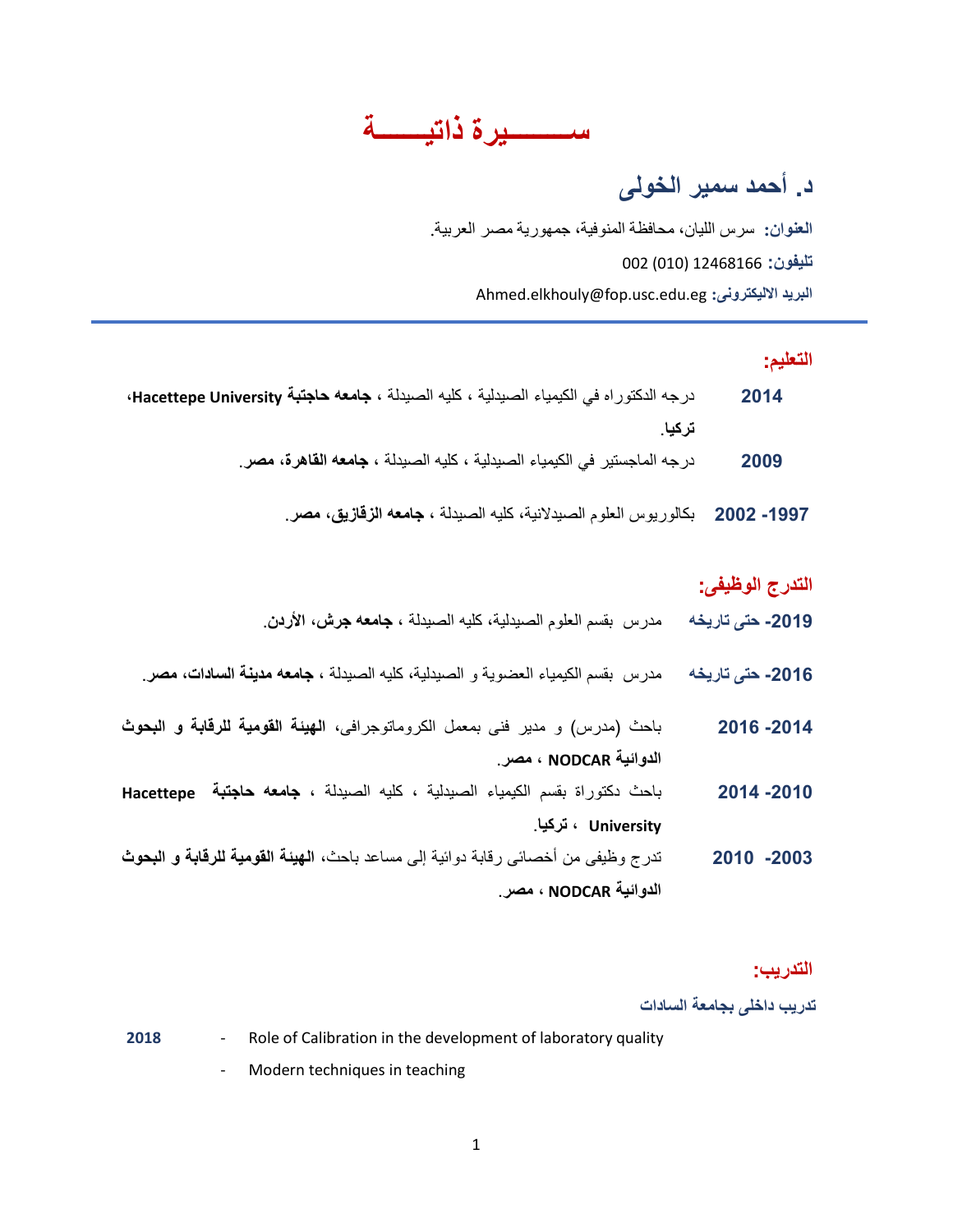- Exam test Item preparation
- Question bank preparation
- Exam automatic remarking

**تدريب داخلى بالهيئة القومية للرقابة و البحوث الدوائية**

| 2008 | <b>Method Validation</b>                                                              |
|------|---------------------------------------------------------------------------------------|
| 2007 | Training on Agilent HPLC 1200 instrument                                              |
|      | Awareness for ISO/IEC 17025 for laboratory accreditation                              |
| 2005 | Management requirements of ISO/IEC 17025<br>$\overline{\phantom{a}}$                  |
|      | Technical requirements of ISO/IEC 17025<br>$\overline{\phantom{a}}$                   |
|      | Principles of HPLC<br>$\overline{\phantom{a}}$                                        |
|      | Instrumentation of HPLC<br>$\overline{\phantom{0}}$                                   |
|      | Computational approach of R&D in pharmaceutical industry                              |
|      | تدريب خارجي                                                                           |
| 2014 | In-Silico Techniques 1: Three-Dimensional Modeling and Simulation of Protein          |
|      | <b>Structure Prediction</b>                                                           |
|      | Organized by Faculty of Medicine, Bahçeşehir University, Istanbul, Turkey.            |
| 2008 | Organized<br><b>Measurement uncertainty</b>                                           |
|      | by Egyptian Accreditation Council "EGAC"                                              |
|      | Application of HPLC in Bioavailability studies (practical training)                   |
|      | At Drug Research center DRC (A private bioavailability center)                        |
| 2006 | <b>Drug inspection</b>                                                                |
|      | Organized by Central Administration for Technical Support and Project, Pharmaceutical |
|      | Reform Program & Europe Aid                                                           |
|      |                                                                                       |

## **االبحاث المنشورة فى المجالت والدوريات العالمية:**

- S. Öztürk Yıldırım , R. J. Butcher, A. El-Khouly, C. Şafak and R. Şimşek. 3,3,6,6-Tetramethyl-9-(1 methyl-1H-indol-2-yl)-1,2,3,4,5,6,7,8,9,10-decahydroacridine-1,8-dione. Acta Cryst. (2012). E68, o3365- o3366, *doi:10.1107/S1600536812045722*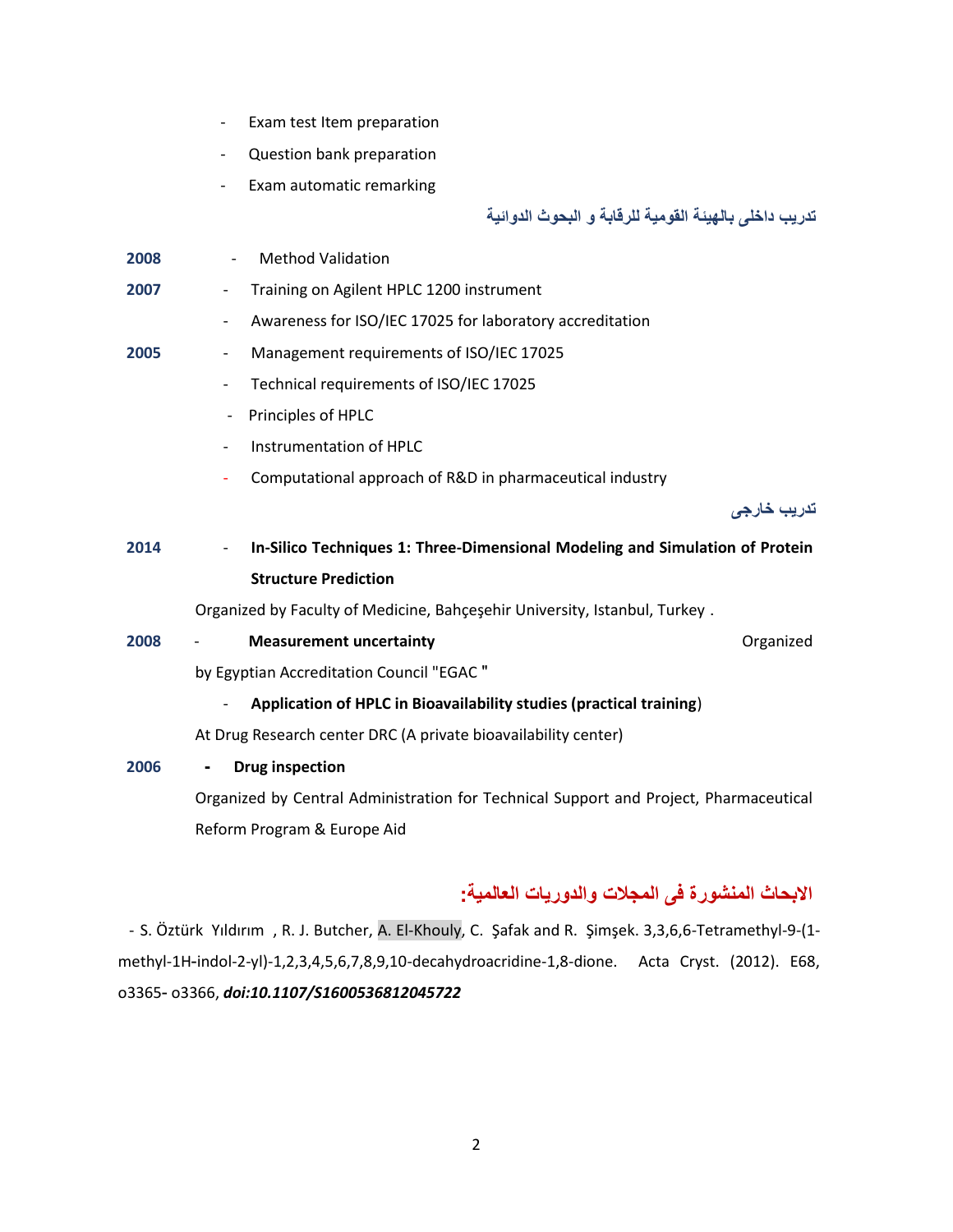- El-Khouly, S. Öztürk Yıldırım, R. J. Butcher, R. Şimşek and C. Şafak. 9-(5-Bromo-1H- indol-2-yl)- 1,2,3,4,5,6,7,8,9,10-decahydroacridine-1,8-dione dimethyl sulfoxide monosolvate. Acta Cryst. Acta Cryst. (2012). E68, o3337 , *doi:10.1107/S1600536812045886*

- M. G. Gündüz, R. J. Butcher, S. Öztürk Yıldırım, A. El-Khouly, C. Şafak and R. Şimşek. Ethyl 4-(5 bromo-1H-indol-3-yl)-2,6,6-trimethyl-5-oxo-1,4,5,6,7,8-hexahydroquinoline-3-carboxylate. Acta Cryst. (2012). E68, o3404-o3405, *doi:10.1107/S1600536812046909*

- S. Öztürk Yıldırım , R. J. Butcher, R. Şimşek, A. El-Khouly and C. Şafak. 2,2,7,7-Tetramethyl-1,2,3,4,5,6,7,8-octahydroacridine-1,8-dione. Acta Cryst. (2013). E69, o88-o89 , *doi:10.1107/S1600536812048957*

- S. Öztürk Yıldırım , R. J. Butcher, M. G. Gündüz, A. El-Khouly, R. Şimşek and C. Şafak. Ethyl 2,7,7 trimethyl-4-(1-methyl-1H-indol-3-yl)-5-oxo-1,4,5,6,7,8-hexahydroquinoline-3-carboxylate. Acta Cryst. (2013). E69, o40-o41 , *doi:10.1107/S1600536812047976*

- A. El-Khouly, M. G. Gündüz, Ç. Çengelli, R. Şimşek, K. Erol, C. Şafak, S. Öztürk Yıldırım, R. J. Butcher. Microwave-Assisted Synthesis and Spasmolytic Activity of 4-Indolylhexahydroquinoline Derivatives. Drug Res. (2013) 63, 579-585, *doi: 10.1055/s-0033-1348261*

- Miyase Gözde Gündüza, Fatma Işli, Ahmed El-Khouly, Şeniz Yıldırım, Gökçe Sevim Öztürk Fincan, Rahime Şimşek, Cihat Şafak, Yusuf Sarıoğlu, Sema Öztürk Yıldırım, Ray J. Butcher. Microwaveassisted synthesis and myorelaxant activity of 9-indolyl-1,8-acridinedione derivatives. Euro. J. Med. Chem. (2014) 75, 258-266, *http://dx.doi.org/10.1016/j.ejmech.2014.01.059*

- Erdem Kamil Özer, Miyase Gözde Gündüz, Ahmed El-Khouly, Mehmet Yıldırım Sara, Rahime Şimşek, Alper Bektaş İskit, Cihat Şafak. Microwave-assisted synthesis of condensed 1,4 dihydropyridines as potential calcium channel modulators. Turk J Chem. (2015) , *doi:10.3906/kim-1412-72*

- Özge Sürücü, Gülçin Bolat, Ahmad El-Khouly, Miyase Gözde Gündüz, Rahime Simşek, Serdar Abacı1, Filiz Kuralay, Cihat Şafak . Electrochemical Detection of Antioxidant Activities of 1,4-Dihydropyridine Derivatives .Hacettepe J. Biol. & Chem. (2016) 44 (4), 535–548

3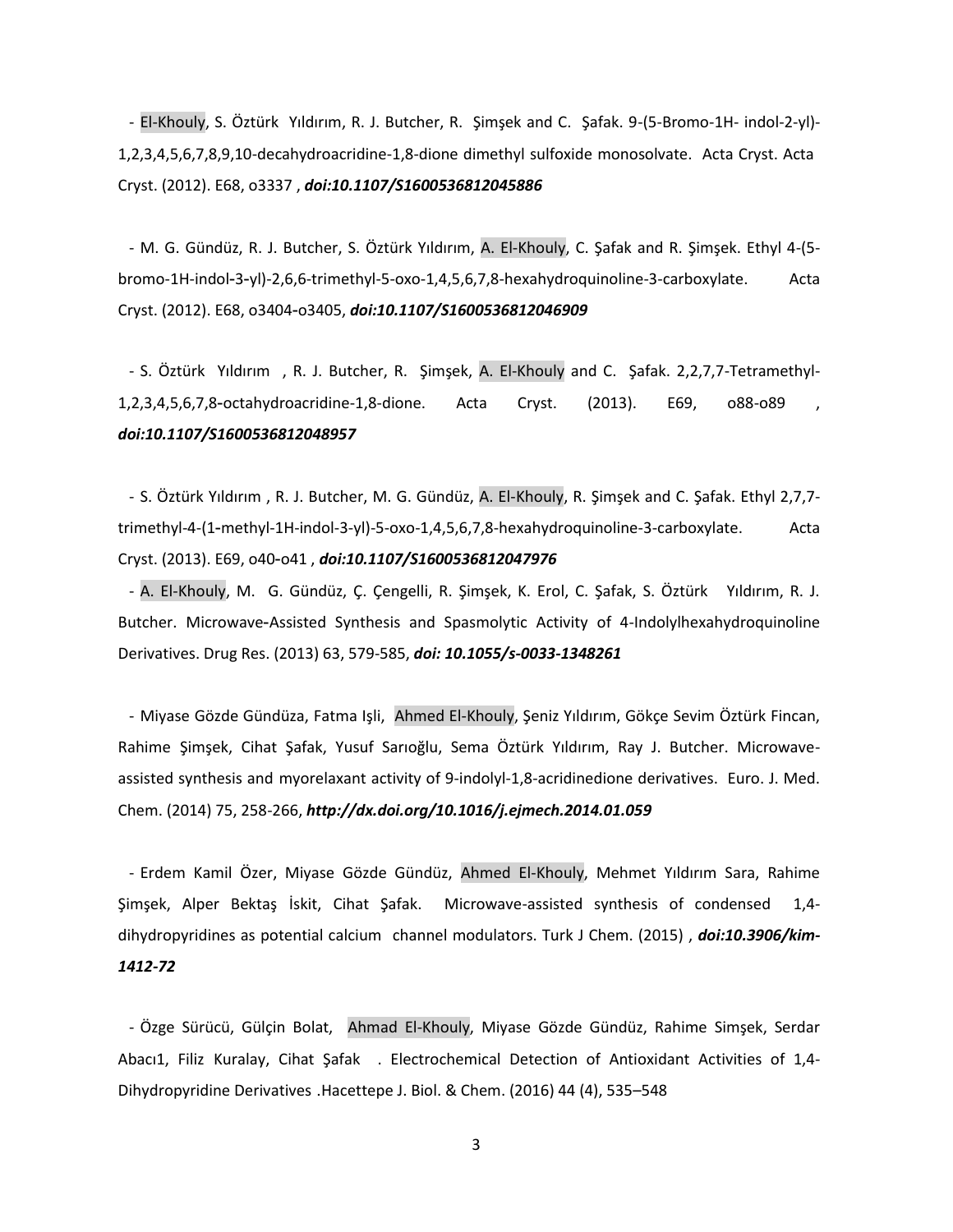- Miyase Gözde Gündüz, Gaetano Rango, Rahime Şimşek, Michlele De Luca, Cihat Şafak, Fedora Grande, Ahmed El-Khouly, Fatma Işli, Şeniz Yıldırım, Gökçe Sevim Öztürk Fincan, Giuseppina Ioele. Synthesis and photodegradation studies of analogues of muscle relaxant 1,4-dihydropyridine compounds. Acta Pharm. 67 (2017)341-355 , *doi:10.1515/acph-2017-0026*

- Erdem Kamil Ozer\*, Miyase Gozde Gunduz, Ahmed El-Khouly, Yildirim Sara, Rahime Simsek, Alper Bektas Iskit and Cihat Safak . Synthesis of fused 1,4-dihydropyridines as potential calcium channel blockers. Turk J Biochem 2017; aop, *doi 10.1515/tjb-2016-0247*

- Marwa Fouad Mansour, Micheal Assefa, Ahmed El-Khouly, Peixi Zhu, Ann Van Schepdae and Erwin Adams. Development of a reversed phase liquid chromatographic method for analysis of pyridoxal-5'-phosphate and its impurities. Electrophoresis 2018, 39, 2540-2549, *doi 10.1002/elps.201800066*

- Mohamed Hamdi, Hend Mohamed Abdel-Bar, Enas Elmowafy, Ahmed El-khouly, Mai Mansour, and Gehanne A.S. Awad, "Investigating the Internalization and COVID-19 Antiviral Computational Analysis of Optimized Nanoscale Zinc Oxide", ACS Omega Article ASAP. doi: 10.1021/acsomega.0c06046

### **الملصقات فى المؤتمرات العلمية:**

- "Synthesis and calcium channel modulatory activity of 4-(2-Indolyl)- or (3-Indolyl)- 1,4,5,6,7,8 hexahydroquinoline derivatives" 47th International Conference on Medicinal Chemistry, 6-8 July (2011), University of Lyon, **Lyon , France .**

- "Potassium channel opening and myorelaxant activities of new 9-indolyl-1,8-acridinedione derivatives " Frontiers in Medicinal Chemistry, 17-20 March (2013), **Munich, Germany .**

- " Microwave-assisted synthesis and biological evaluation of novel condensed dihydropyridine derivatives as calcium channel modulators", Frontiers in Medicinal Chemistry, 17-20 March (2013), **Munich, Germany .**